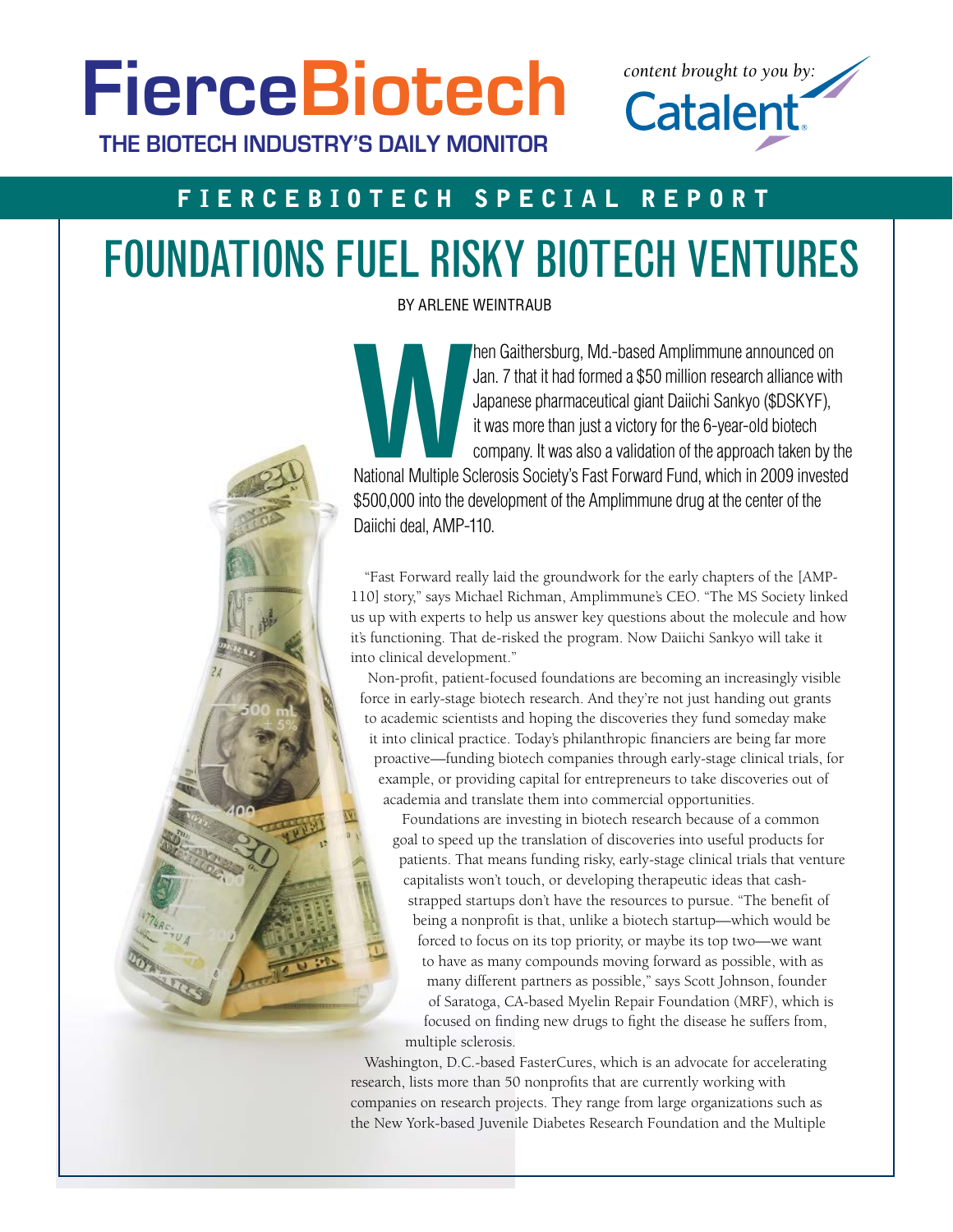Myeloma Research Foundation in Norwalk, CT, to smaller groups, such as Parent Project Muscular Dystrophy in Hackensack, NJ.

This brand of venture philanthropy is poised for tremendous growth, predicts Peter Lomedico, director of industry partnerships and cure therapies for the Juvenile Diabetes Research Foundation (JDRF), which launched a formal effort to partner with companies in 2004. "We're trying to achieve catalytic events," Lomedico says. "We're accelerating research may not have otherwise happened."

Since launching its industry-partnering program in 2004, JDRF has poured \$110 million into more than 40 companies, and has partnered with Big Pharma leaders such as Pfizer (\$PFE), Eli Lilly (\$LLY), and Sanofi (\$SNY) to advance early-stage science in diabetes. Now other foundations are following JDRF's lead, Lomedico says. "In the beginning it was just us and a couple of others, but now I get calls all the time from other foundations looking for advice on how to set up industry partnerships."

Another foundation that's embracing venture philanthropy is the New York-based National Multiple Sclerosis Society, which launched its investment fund in 2007. The fund, called Fast Forward, has invested about \$15 million so far in early-stage MS research, and is looking to deploy another \$3 million to \$5 million this year, says Timothy Coetzee, president of Fast Forward.

One way foundation-managed funds differ from traditional venture capital is that nonprofits are motivated more by the need to find cures than they are by the promise of making a financial return, Coetzee says. "Our limited partners are the people with the disease, and the ultimate return will be treatments or diagnostics that clinicians can use," he says. "We believe very deeply that if we don't make investments, who will?"

Coetzee first got wind of Amplimmune at the JP Morgan Healthcare conference in 2008, and he asked the company's CEO, Michael Richman, to send him a proposal. One of Amplimmune's experimental biologics, AMP-110, was designed to modulate the immune system to reduce the proliferation of



inflammatory cells and decrease the expression of pro-inflammatory proteins. But its exact mechanism of action wasn't clear. "We were very specific in saying some of the plan that they were putting forward was interesting, but it really needed scientific help," Coetzee recalls.

So in addition to investing in the drug, the MS Society hooked Amplimmune up with Stephen Miller, a researcher at Northwestern University who specializes in immune models of MS. As a result of that collaboration,

Richman says, "We were able to design the appropriate studies to get a better understanding of what this molecule was doing, but also how it could be applied."

Amplimmune is examining AMP-110's potential in several autoimmune diseases. Daiichi Sankyo has not yet announced which indication it plans to pursue under

"Our limited partners are the people with the disease, and the ultimate return will be treatments or diagnostics that clinicians can use ... We believe very deeply that if we don't make investments, who will?"

the recently announced deal. And while the MS Society did not broker the Daiichi Sankyo deal, Richman says he believes Fast Forward's guidance nudged AMP-110 to the point where it could garner interest from a major pharma company. "It laid the groundwork for the early chapters of the story," Richman says. "Fast Forward's support was instrumental in putting this on a critical path towards the clinic."

#### **More than Money**

Amplimmune is just one example how not-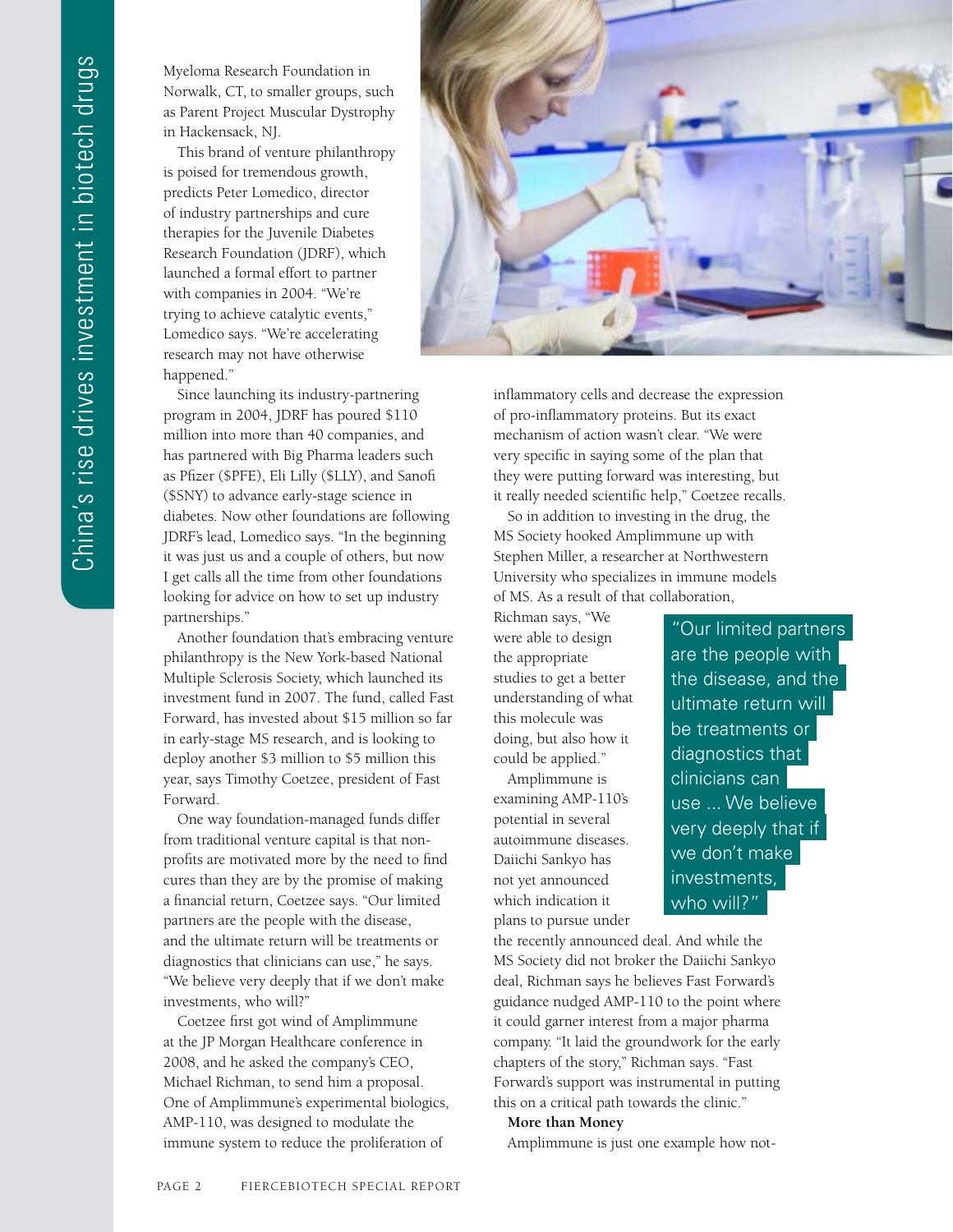

# smart biologics. reliably supplied.

As your strategic partner for biologic drug development success, we create smart, tailored solutions with our superior GPEx® technology, expanded manufacturing capabilities and integrated services to help you get more products to market, faster.



Expedited timelines with a one-stop development partner. Faster cell line development with GPEx<sup>®</sup> technology. Integrated formulation, analytical and regulatory support.



**s**

**NEW** clinical biomanufacturing **FACILITY** 

**morE products to markEt**

Expanded, state-of-the-art clinical biomanufacturing facility. Innovative tailored solutions for difficult to express proteins. Increased flexibility through single use systems.



#### **advancEd solutions**

Deep expertise in drug development, analytical and regulatory services. Superior mammalian cell line technology. Novel protein enhancement technologies.



**r**

**t**

**right thE first timE**

Higher yields, greater stability and increased expression rates. More right-first-time regulatory submissions. World-class on-time delivery.

## **triEd & tEstEd**

Proven with 400+ cell lines for customers in 5 continents. Established regulatory pathway with products already in market. Integrated services, improved results.

## **Every molecule has a challenge. We have a smart biologics solution.**

Call: + 1 888 SOLUTION (765-8846) Email: solutions@catalent.com Visit: www.catalent.com/biologics



 $\oslash$  2013 Catalent Pharma Solutions. All rights reserved.

2013 Catalent Pharma Solutions. All rights reserved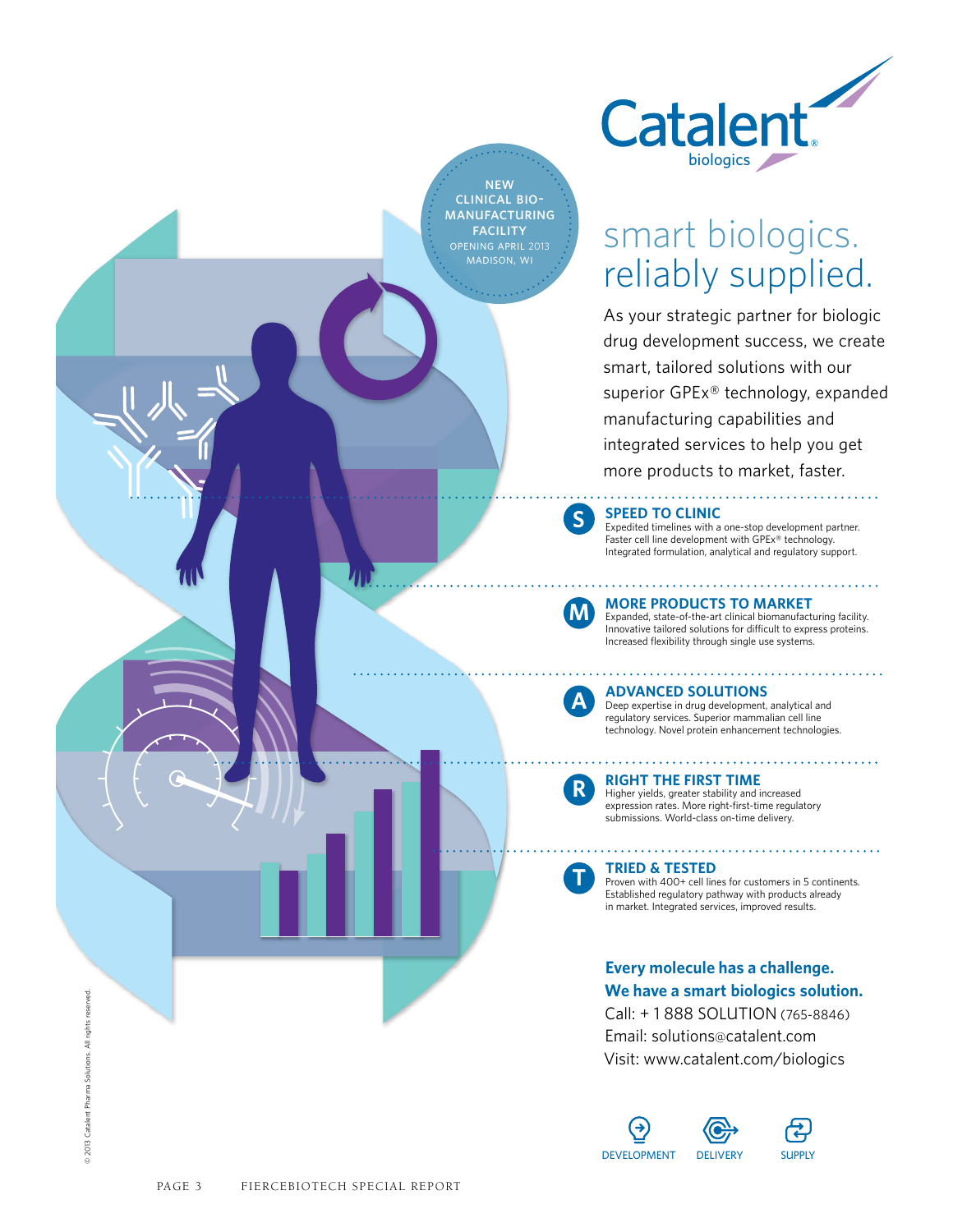for-profits can offer benefits to biotech projects that extend beyond the funding, Coetzee says. "We bring informal pieces, like advice about what outcome measures might be needed in clinical trials, or which clinical experts [companies] should bring to the table," he says. "Sometimes it's less about the money and more about the relationships."

Sharon Hesterlee, vice president of research for Parent Project Muscular Dystrophy (PPMD), says the connections that non-profits have to the medical and funding community at large can be vital for startups. PPMD, for example, regularly talks to venture capitalists and Big Pharma companies about opportunities in muscular dystrophy, she says.

It was PPMD's close relationship with its bigger-name cousin, the Muscular Dystrophy Association (MDA) in Tucson, Ariz., that really paid off for Tivorsan, a Providence, R.I. based biotech startup developing biglycan, a protein that has been shown to help stabilize the muscle cells that degenerate in children with Duchenne Muscular Dystrophy. PPMD invested \$565,000 in Tivorsan in 2012, which was closely followed by a \$1 million grant from MDA. Together the two organizations are collaborating to dole out the payments according to research milestones, Hesterlee says.

PPMD has worked hard to shepherd biglycan out of academia. In 2008, the organization provided a \$289,000 research grant to Justin Fallon, the Brown University scientist who was developing the molecule. "When he started moving this along the direction of drug development and founded [Tivorsan], it was natural for the company to come to us for funding," Hesterlee says.

As part of that funding commitment, PPMD put Tivorsan through a rigorous scientific

review process that CEO Joel Braunstein says was essential for solidifying a business plan that would ultimately resonate with venture capitalists. PPMD connected Tivorsan with a non-profit group in Europe called Treat-NMD, an independent group of academics and industry leaders who reviewed Tivorsan's scientific plan.

In addition to filling out a lengthy application, Tivorsan's team had to sit in front of the Treat-NMD committee for several hours and answer questions about the program. "They required us to lay out the vision for

the pre-clinical and early clinical development," Braunstein says. "Most importantly, they were able to view the program with a critical eye and provide meaningful feedback."

The company and Fallon's lab have generated support from a number

"They required us to lay out the vision for the pre-clinical and early clinical development ... Most importantly, they were able to view the program with a critical eye and provide meaningful feedback."

of other nonprofits focused on muscular dystrophy, including Stockbridge, MA-based Charley's Fund and the Nash Avery Foundation in Minneapolis. "Tivorsan has done a very nice job of traversing the Valley of Death, by leveraging a number of different sources of support," Braunstein says.

The company is currently working on a venture financing round, a process that Braunstein says has been enhanced by Tivorsan's close connections to patientadvocacy groups. "The foundations offered not just privileged access to the patient community, but also to key opinion leaders," Braunstein

> says. "For a new company getting off the ground, those additional relationships can be very helpful."

### **Funding to Inflection Points**

Most managers of non-profit venture funds share a common goal: to support early-stage research to a point where

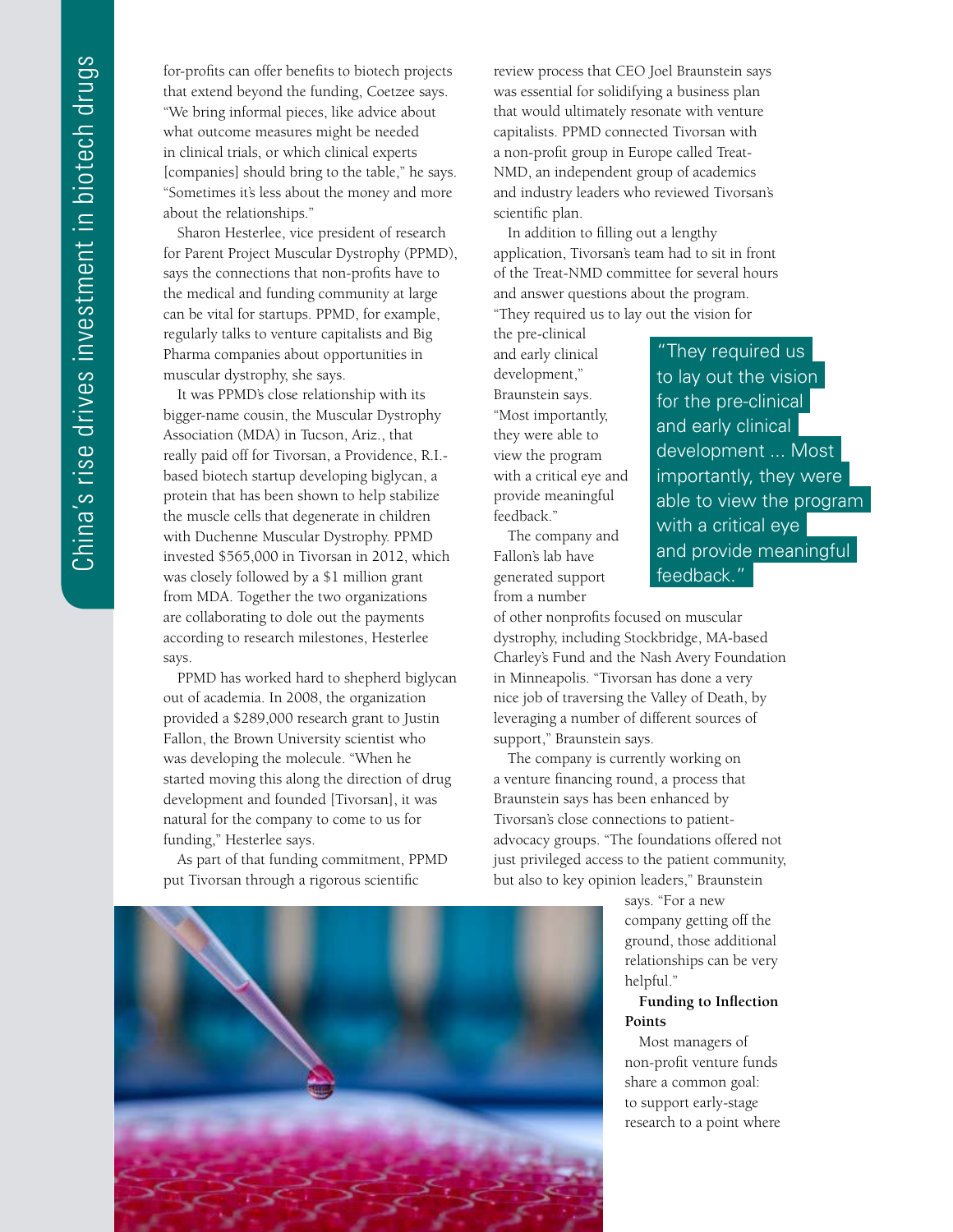they can hand the programs off to deep-pocketed investors. Sometimes that means funding a company through a proofof-concept study. In the case of Tivorsan, Hesterlee says, PPMD would like to support the startup through its filing of an Investigational New Drug (IND) application to the FDA. "We're trying to bring them to that certain inflection point,"

Hesterlee says. "They need money to get there."

The Leukemia and Lymphoma Society (LLS) also has a goal of funding companies to key handoff points, and it recently recruited an important ally in that task: biopharma giant Celgene (\$CELG). Last October, the White Plains, NY-based LLS said that Celgene would partner with the society to identify and speed up the development of new therapies for blood cancers. Although the financial specifics of the deal were not announced, says Richard Winneker, senior vice president of research for LLS, "as a result of their support, we can fund more academic research. We can potentially invest in more companies." In return, Celgene will be given the right to first negotiation for any deal involving a molecule it has funded, he says.

Celgene is the first company to sign on for a new LLS program called "Targets, Leads and Candidates." The initiative is aimed at identifying and funding priorities in research, with the support of biotech and pharma companies. "Our history has been about committing a large percentage of our dollars to academic research," Winneker says. "In order for that work to better translate into assets of interest to the pharmaceutical industry, we created a program through which pharma companies can provide their advice and financial support."

Celgene was a natural fit. The Summit, NJ-based company had already formed some valuable alliances with companies that LLS was supporting, namely the Boston-area oncology drug developers Avila and Epizyme. In January 2012, Celgene bought Avila for \$350 million, plus the potential for \$575 million in milestone payments. Four months later, Celgene partnered with Epizyme to develop cancer therapies based on the startup's work



in epigenetics. Epizyme got \$90 million up front and the promise of up to \$160 million in milestone payments. (Celgene did not respond to requests for comment.)

Jason Rhodes, executive vice president and chief business officer of Epizyme, says early support from LLS was critical for proving the potential therapeutic benefit of the molecule at the center of the Celgene deal, EPZ-5676. The drug targets an aberrant gene called DOTL1, which drives the growth of a rare cancer called mixed lineage leukemia. In 2011, LLS committed \$7.5 million towards getting the DOTL1 program through Phase 1 testing. "That was a really significant commitment to a young company," Rhodes says. "Having the LLS for both financial and strategic support was really critical for making that program a priority for us."

LLS sometimes funds late-stage drug development programs, if the organization believes it can speed up the process of moving promising molecules closer to the market. In 2010, for example, the society vowed up to \$10 million to support a Phase 3, multicenter trial of a drug called rigosertib, which Newtown, PA-based Onconova was developing to treat rare cancers. "The scope of the trial was too large for a small company like ours to do by itself," says Ramesh Kumar, CEO of Onconova. With the funding, Onconova was able to expand the trial from one site to 88, he says.

Then, last September, Deerfield, IL-based Baxter International (\$BAX) struck a deal with Onconova worth up to \$565 million for European rights to rigosertib. Though the need for LLS's funding has diminished, Kumar says Onconova continues to find value in the society's support. "The money is the least important of the benefits," he says. "They direct patients to clinical trials. And they are a very